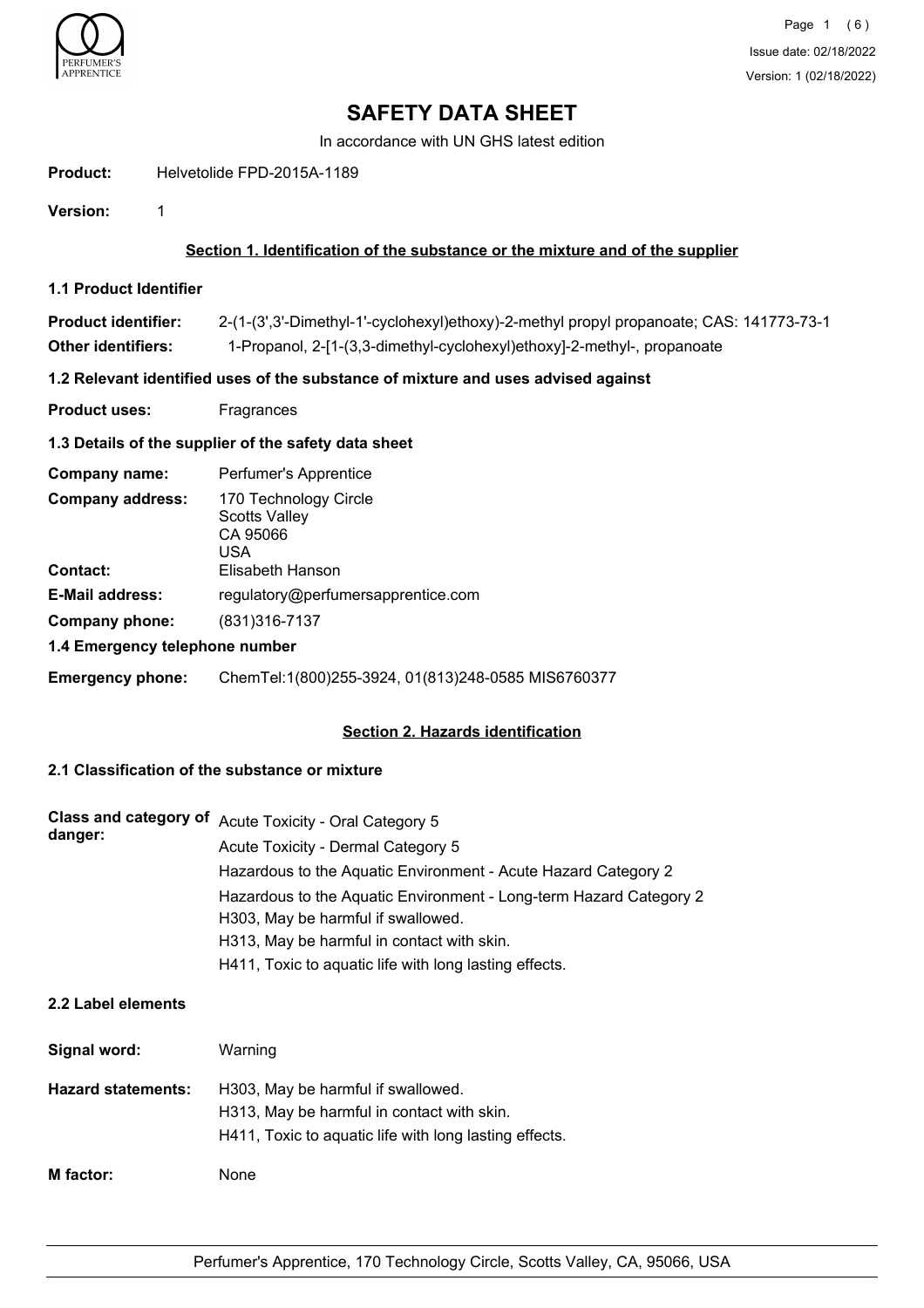

In accordance with UN GHS latest edition

|                                     | <u>III accordance with ON GHS latest edition</u>                                                                                                                                                                                                    |  |
|-------------------------------------|-----------------------------------------------------------------------------------------------------------------------------------------------------------------------------------------------------------------------------------------------------|--|
| <b>Product:</b>                     | Helvetolide FPD-2015A-1189                                                                                                                                                                                                                          |  |
| Version:                            | 1                                                                                                                                                                                                                                                   |  |
| <b>Precautionary</b><br>statements: | P273, Avoid release to the environment.<br>P312, Call a POISON CENTRE or doctor/physician if you feel unwell.<br>P391, Collect spillage.<br>P501, Dispose of contents/container to approved disposal site, in accordance with local<br>regulations. |  |
| Pictograms:                         |                                                                                                                                                                                                                                                     |  |
| <b>Other hazards:</b>               | None                                                                                                                                                                                                                                                |  |
|                                     | Section 3. Composition / information on ingredients                                                                                                                                                                                                 |  |
| <b>3.1 Substances</b>               |                                                                                                                                                                                                                                                     |  |
| <b>Product identifier:</b>          | 2-(1-(3',3'-Dimethyl-1'-cyclohexyl)ethoxy)-2-methyl propyl propanoate; CAS: 141773-73-1                                                                                                                                                             |  |
|                                     | <b>Section 4. First-aid measures</b>                                                                                                                                                                                                                |  |
|                                     | 4.1 Description of first aid measures                                                                                                                                                                                                               |  |
|                                     | Call a POISON CENTRE or doctor/physician if you feel unwell.                                                                                                                                                                                        |  |
|                                     | 4.2 Most important symptoms and effects, both acute and delayed                                                                                                                                                                                     |  |
| May be harmful if swallowed.        | May be harmful in contact with skin.                                                                                                                                                                                                                |  |
|                                     | 4.3 Indication of any immediate medical attention and special treatment needed                                                                                                                                                                      |  |
|                                     | None expected, see Section 4.1 for further information.                                                                                                                                                                                             |  |
|                                     | <b>SECTION 5: Firefighting measures</b>                                                                                                                                                                                                             |  |

### **5.1 Extinguishing media**

Suitable media: Carbon dioxide, Dry chemical, Foam.

## **5.2 Special hazards arising from the substance or mixture**

In case of fire, may be liberated: Carbon monoxide, Unidentified organic compounds.

### **5.3 Advice for fire fighters:**

In case of insufficient ventilation, wear suitable respiratory equipment.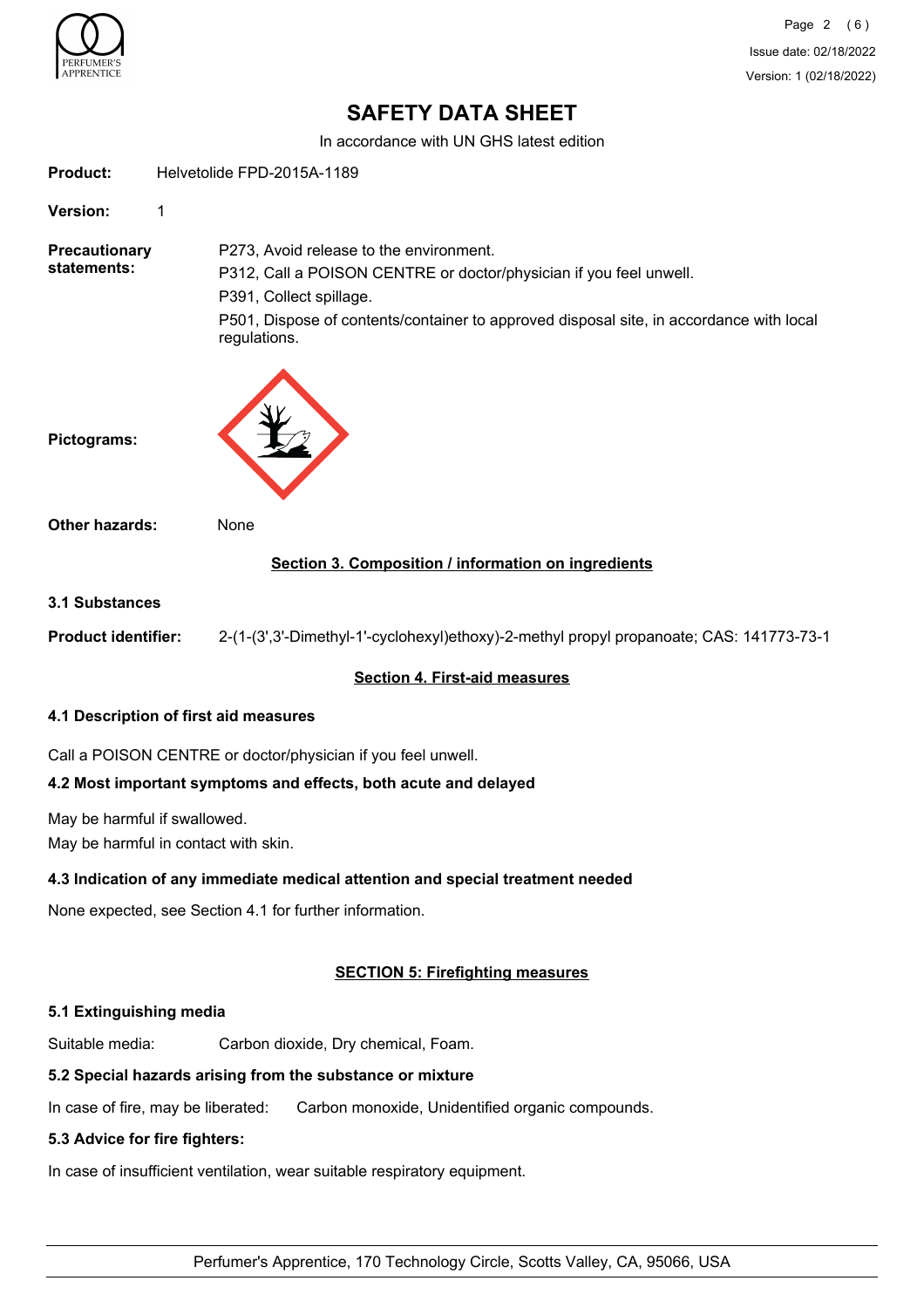

In accordance with UN GHS latest edition

**Product:** Helvetolide FPD-2015A-1189

**Version:** 1

### **Section 6. Accidental release measures**

### **6.1 Personal precautions, protective equipment and emergency procedures:**

Avoid inhalation. Avoid contact with skin and eyes. See protective measures under Section 7 and 8.

#### **6.2 Environmental precautions:**

Keep away from drains, surface and ground water, and soil.

### **6.3 Methods and material for containment and cleaning up:**

Remove ignition sources. Provide adequate ventilation. Avoid excessive inhalation of vapours. Contain spillage immediately by use of sand or inert powder. Dispose of according to local regulations.

### **6.4 Reference to other sections:**

Also refer to sections 8 and 13.

### **Section 7. Handling and storage**

#### **7.1 Precautions for safe handling:**

Keep away from heat, sparks, open flames and hot surfaces. - No smoking. Use personal protective equipment as required. Use in accordance with good manufacturing and industrial hygiene practices. Use in areas with adequate ventilation Do not eat, drink or smoke when using this product.

### **7.2 Conditions for safe storage, including any incompatibilities:**

Store in a well-ventilated place. Keep container tightly closed. Keep cool. Ground/bond container and receiving equipment. Use explosion-proof electrical, ventilating and lighting equipment. Use only non-sparking tools. Take precautionary measures against static discharge.

#### **7.3 Specific end use(s):**

Fragrances: Use in accordance with good manufacturing and industrial hygiene practices.

### **Section 8. Exposure controls/personal protection**

#### **8.1 Control parameters**

Workplace exposure limits: Not Applicable

### **8.2 Exposure Controls**

#### **Eye / Skin Protection**

Wear protective gloves/eye protection/face protection

### **Respiratory Protection**

Under normal conditions of use and where adequate ventilation is available to prevent build up of excessive vapour, this material should not require special engineering controls. However, in conditions of high or prolonged use, or high temperature or other conditions which increase exposure, the following engineering controls can be used to minimise exposure to personnel: a) Increase ventilation of the area with local exhaust ventilation. b) Personnel can use an approved, appropriately fitted respirator with organic vapour cartridge or canisters and particulate filters. c) Use closed systems for transferring and processing this material.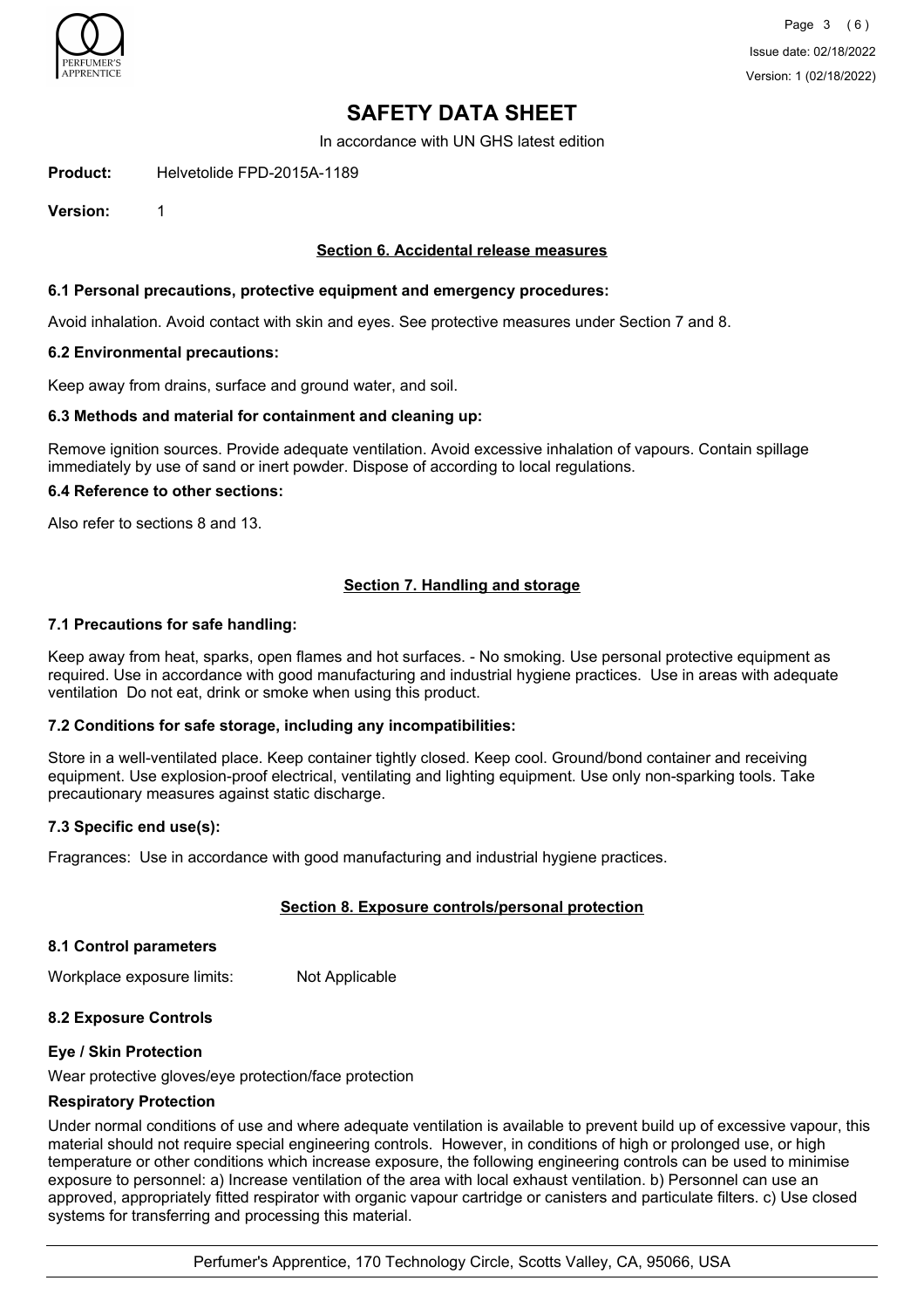

Page 4 (6) Issue date: 02/18/2022 Version: 1 (02/18/2022)

# **SAFETY DATA SHEET**

In accordance with UN GHS latest edition

**Product:** Helvetolide FPD-2015A-1189

**Version:** 1

Also refer to Sections 2 and 7.

## **Section 9. Physical and chemical properties**

## **9.1 Information on basic physical and chemical properties**

| Appearance:                    | Not determined |
|--------------------------------|----------------|
| Odour:                         | Not determined |
| pH:                            | Not determined |
| Initial boiling point / range: | Not determined |
| Flash point:                   | 139 °C         |
| Vapour pressure:               | Not determined |
| <b>Relative density:</b>       | Not determined |
| Solubility(ies):               | Not determined |
| 9.2 Other information:         | None available |

## **Section 10. Stability and reactivity**

### **10.1 Reactivity:**

Presents no significant reactivity hazard, by itself or in contact with water.

### **10.2 Chemical stability:**

Good stability under normal storage conditions.

### **10.3 Possibility of hazardous reactions:**

Not expected under normal conditions of use.

### **10.4 Conditions to avoid:**

Avoid extreme heat.

### **10.5 Incompatible materials:**

Avoid contact with strong acids, alkalis or oxidising agents.

### **10.6 Hazardous decomposition products:**

Not expected.

### **Section 11. Toxicological information**

# **11.1 Information on toxicological effects**

May be harmful if swallowed.

May be harmful in contact with skin.

**Assumed Toxicity Value (LD50 or ATE) for Acute Oral Toxicity:** 2500 mg/kg **Assumed Toxicity Value (LD50 or ATE) for Acute Dermal Toxicity:** 2500 mg/kg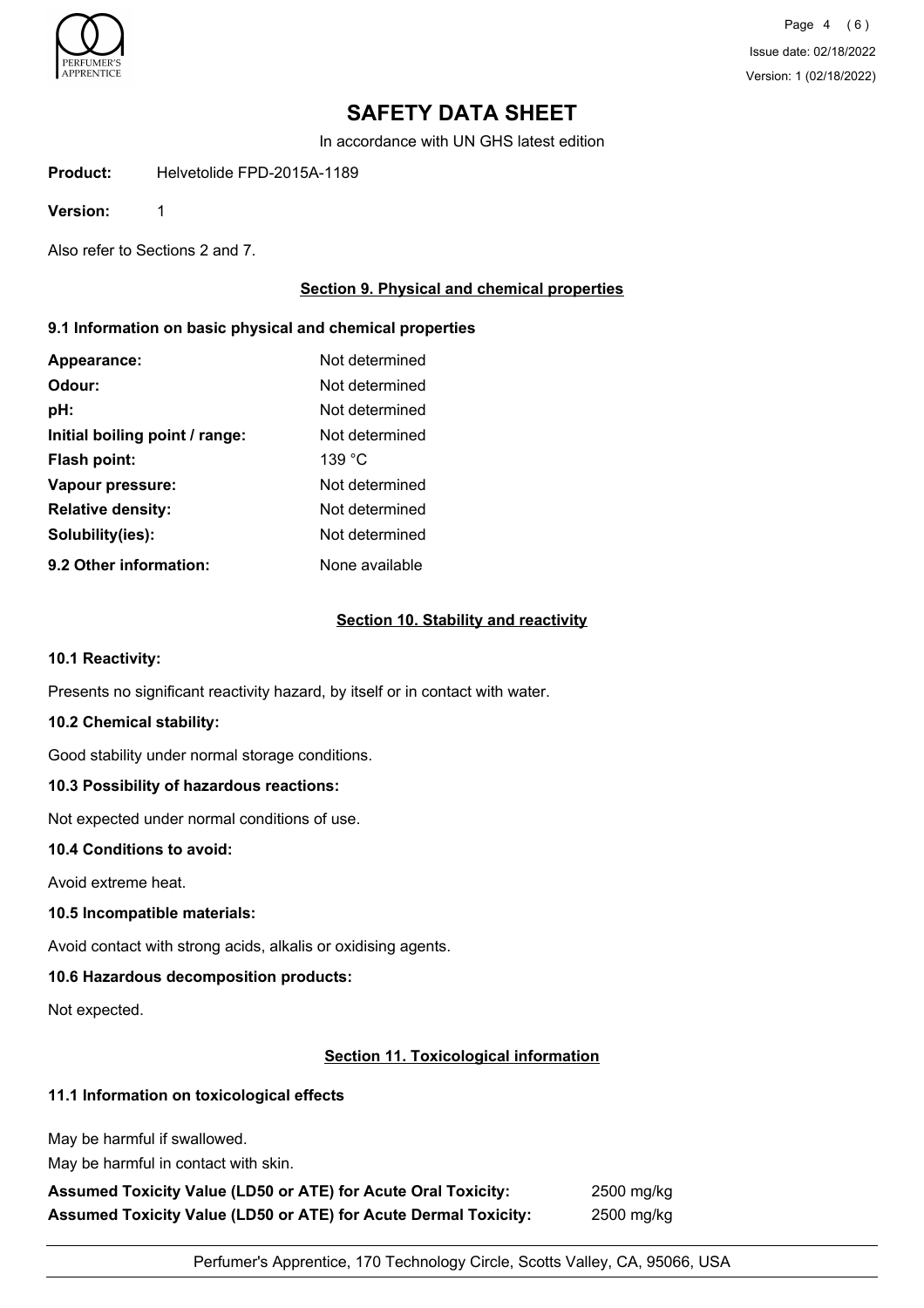

In accordance with UN GHS latest edition

**Product:** Helvetolide FPD-2015A-1189

**Version:** 1

**Assumed Toxicity Value (LC50 or ATE) for Acute Inhalation Toxicity:** Not Available **Inhalation Route:** Not Available

Refer to Section 2 for additional information.

# **Section 12. Ecological information**

### **12.1 Toxicity:**

Toxic to aquatic life with long lasting effects.

- **12.2 Persistence and degradability:** Not available
- **12.3 Bioaccumulative potential:** Not available
- **12.4 Mobility in soil:** Not available
- **12.5 Results of PBT and vPvB assessment:**

This substance does not meet the PBT/vPvB criteria of REACH, annex XIII.

**12.6 Other adverse effects:** Not available

## **Section 13. Disposal considerations**

### **13.1 Waste treatment methods:**

Dispose of in accordance with local regulations. Avoid disposing into drainage systems and into the environment. Empty containers should be taken to an approved waste handling site for recycling or disposal.

### **Section 14. Transport information**

| 14.1 UN number:                                                               | UN3082                                                                                                                           |  |
|-------------------------------------------------------------------------------|----------------------------------------------------------------------------------------------------------------------------------|--|
| 14.2 UN Proper Shipping Name:                                                 | ENVIRONMENTALLY HAZARDOUS SUBSTANCE, LIQUID, N.O.S. (2-(1-<br>(3', 3'-Dimethyl-1'-cyclohexyl)ethoxy)-2-methyl propyl propanoate) |  |
| 14.3 Transport hazard class(es):                                              | 9                                                                                                                                |  |
| <b>Sub Risk:</b>                                                              |                                                                                                                                  |  |
| 14.4. Packing Group:                                                          | Ш                                                                                                                                |  |
| <b>14.5 Environmental hazards:</b>                                            | This is an environmentally hazardous substance.                                                                                  |  |
| 14.6 Special precautions for user:                                            | None additional                                                                                                                  |  |
| 14.7 Transport in bulk according to Annex II of MARPOL73/78 and the IBC Code: |                                                                                                                                  |  |

Not applicable

## **Section 15. Regulatory information**

## **15.1 Safety, health and environmental regulations/legislation specific for the substance or mixture**

None additional